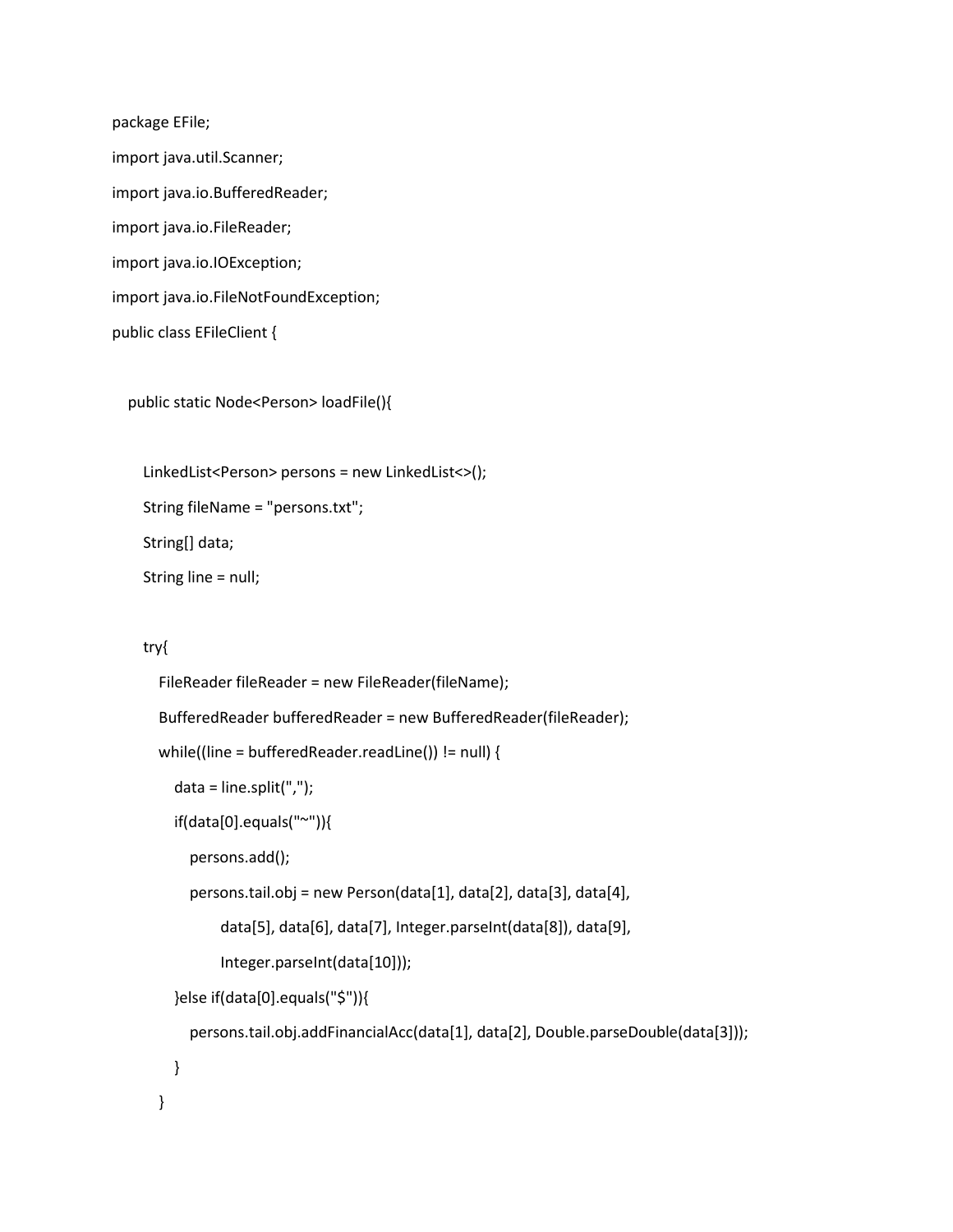```
 bufferedReader.close(); 
   }
   catch(FileNotFoundException ex) {
     System.out.println("unable to open file: '" + fileName + "'\n"); 
   }
   catch(IOException ex) {
     System.out.println("error reading file: '" + fileName + "'\n");
   }
   return persons.head;
 }
```

```
 public static String financialAccount(Node<FinancialAcc> x, Person user, String a, Scanner input){
```

```
double z = 0.0;
```
String[] cmd;

```
 while(!a.equalsIgnoreCase("back") && !a.equalsIgnoreCase("logout")){
```

```
 System.out.print(user.getUserName() + ".financial." + x.obj.getAccountNumber() + "> ");
```

```
 a = input.nextLine();
```

```
cmd = a.split("");
```
if(a.equalsIgnoreCase("dis")){

System.out.println("account Type: " + x.obj.getAccountType());

System.out.println("balance: " + x.obj.getBalance());

```
 System.out.println("number of transactions: " + x.obj.getTransactions() + "\n");
```
}else if(a.equalsIgnoreCase("help")){

System.out.println("'dis' - displays account information.\n"

+ "'help' - displays help section.\n"

- + "'back' go back a directory.\n"
- + "'withd' withdraw from account.\n");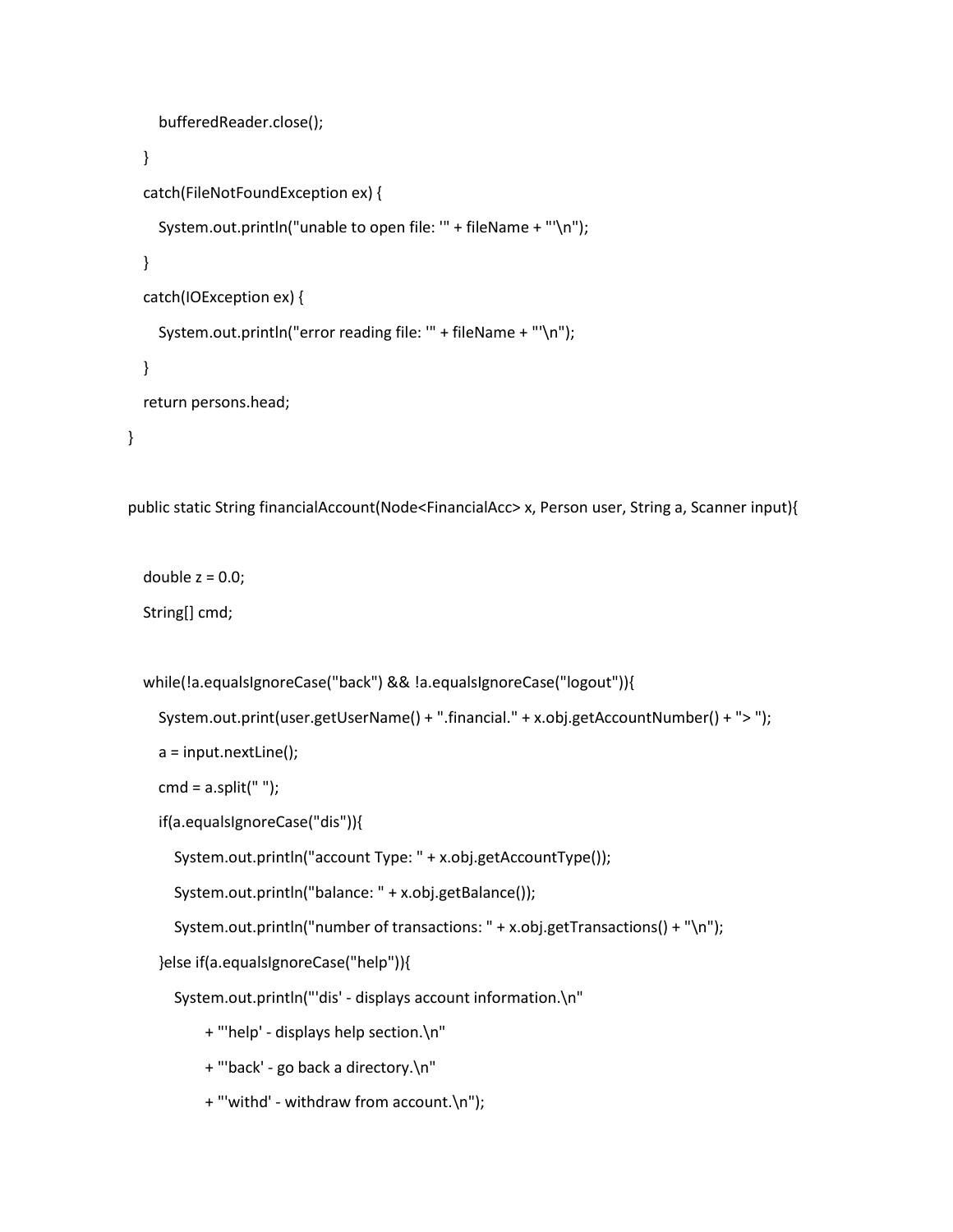```
 }else if(cmd[0].equalsIgnoreCase("withd")){
```

```
 if(cmd.length < 2){
```

```
 System.out.println("withdraw failed. try: withd [amount].\n");
```
}else{

```
 z = x.obj.withdraw(Double.parseDouble(cmd[1]));
```

```
if(z == -1){
```

```
 System.out.println("withdraw failed. insufficient funds.\n");
```
}else{

```
 System.out.println("balance: " + z + "\n");
```

```
 }
```
}

```
 }else if(cmd[0].equalsIgnoreCase("deposit")){
```

```
 if(cmd.length < 2){
```

```
 System.out.println("deposit failed. try: withd [amount].\n");
```
}else{

```
 System.out.println("balance: " + x.obj.deposit(Double.parseDouble(cmd[1])) + "\n");
```

```
 }
```

```
 }else if (!a.equalsIgnoreCase("back") && !a.equalsIgnoreCase("logout")){
```

```
 System.out.println("uknown command.\n");
```

```
 }
```

```
 if(a.equalsIgnoreCase("back")){
```

```
a = "";
```
}

```
 System.out.println("");
```
}

```
 return a;
```
}

public static String financial(Person user, Scanner input, String a, String[] cmd){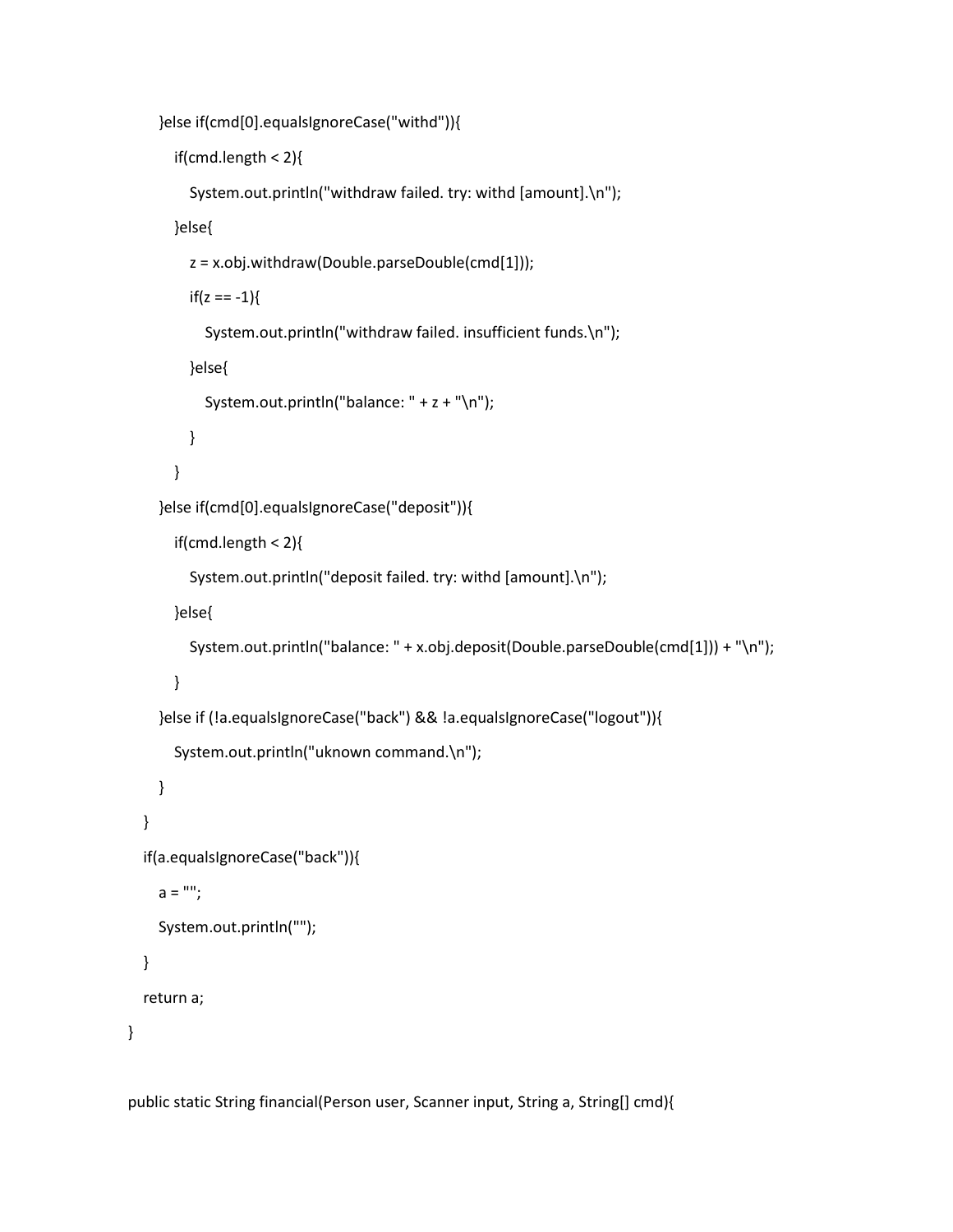```
String x, y ="";
```
double  $z = 0.0$ ;

```
 while(!a.equalsIgnoreCase("back") && !a.equalsIgnoreCase("logout")){
```

```
 System.out.print(user.getUserName() + ".financial> ");
```
a = input.nextLine();

cmd =  $a.split("")$ ;

```
 if(a.equalsIgnoreCase("dis")){
```
System.out.println(user.displayFinancialAccounts());

```
 }else if(a.equalsIgnoreCase("help")){
```

```
 System.out.println("'dis' - displays accounts.\n"
```
- + "'help' displays help section.\n"
- + "'back' go back a directory.\n"
- + "'new' create new account.\n"
- + "'sacc' select an account.\n");

```
 }else if(a.equalsIgnoreCase("new")){
```

```
 System.out.print("enter account number: ");
```

```
x = input.nextLine();
```

```
 if(user.chkAccNum(x)){
```
System.out.println("error, account number already exists.\n");

}else{

```
 System.out.print("enter account type: ");
```

```
 y = input.nextLine();
```
System.out.print("enter account balance: ");

z = Double.parseDouble(input.nextLine());

```
 user.addFinancialAcc(x, y, z);
```

```
 System.out.println("");
```

```
 }
```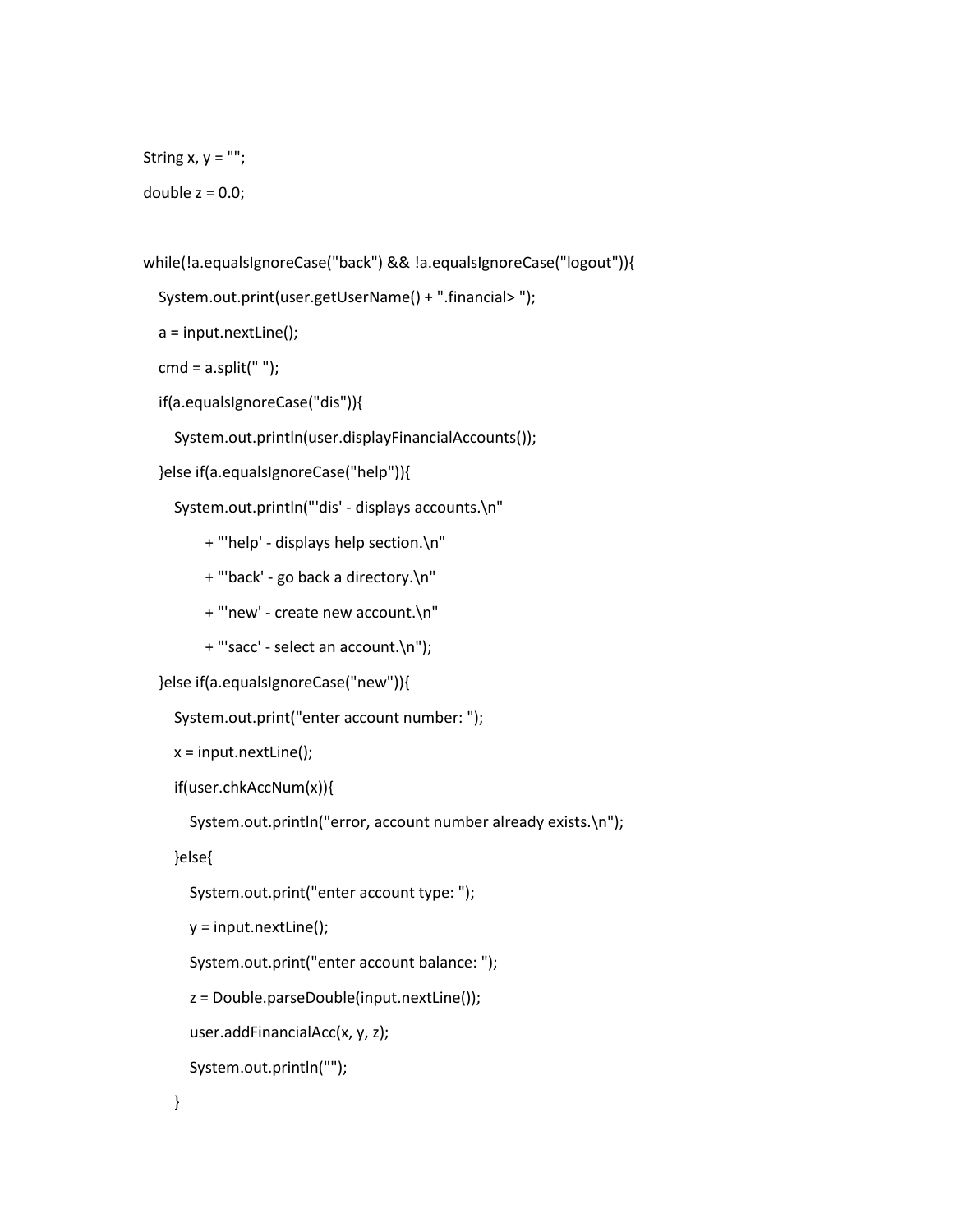```
 }else if(cmd[0].equalsIgnoreCase("sacc")){
```

```
 if(cmd.length < 2){
```

```
 System.out.println("change failed. try: sacc [account number].\n");
```

```
 }else if(user.getFinancialAccount(cmd[1]) == null){
```

```
 System.out.println("account not found.\n");
```
}else{

```
 System.out.println("");
```
a = financialAccount(user.getFinancialAccount(cmd[1]), user, a, input);

```
 }
```

```
 }else if (!a.equalsIgnoreCase("back") && !a.equalsIgnoreCase("logout")){
```

```
 System.out.println("uknown command.\n");
```

```
 }
 }
```

```
 if(a.equalsIgnoreCase("back")){
```

```
a = "";
```

```
 System.out.println("");
```
## }

```
 return a;
```

```
 }
```
public static boolean account(Person user, Scanner input, String a, String[] cmd){

```
String x, y ="";
double z = 0.0;
```

```
 while(!a.equalsIgnoreCase("logout")){
```

```
 System.out.print(user.getUserName() + "> ");
```

```
 a = input.nextLine();
```

```
cmd = a.split("");
```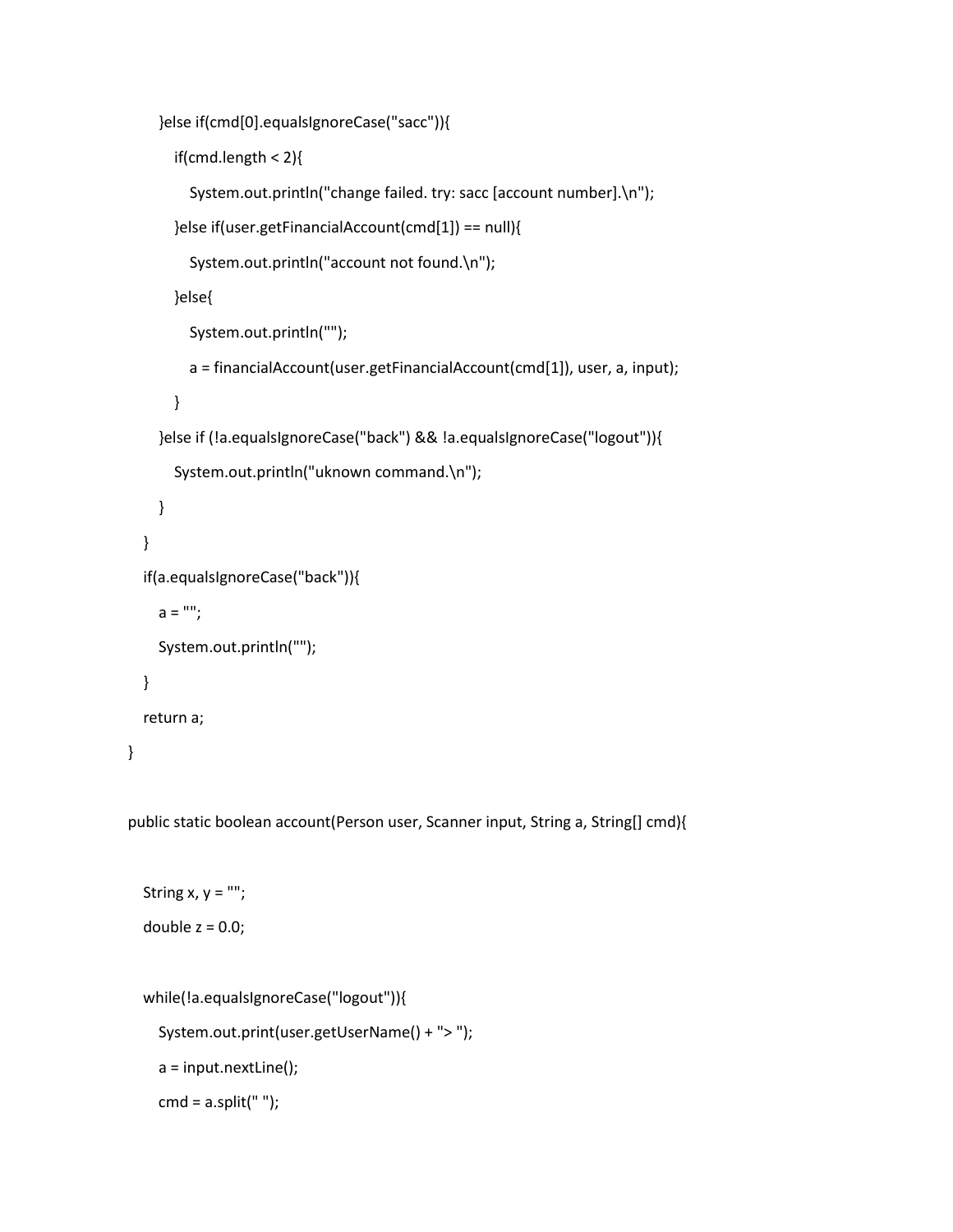if(a.equalsIgnoreCase("dis")){

System.out.println(user.display());

}else if(a.equalsIgnoreCase("help")){

System.out.println("'dis' - displays account information.\n"

- + "'help' displays help section.\n"
- + "'logout' logout of user session.\n"
- + "'fname [firstname]' change users first name.\n"
- + "'lname [lastname]' change users last name.\n"
- + "'setadd [address]' change users address.\n"
- + "'setphone [phone#]' change users phone number.\n"
- + "'setbday [birthday]' change users birthday.\n"
- + "'setheight [height]' change users height.\n"
- + "'setage [age]' change users age.\n"
- + "'setweight [weight]' change users weight.\n"
- + "'finance' account finances.\n");

}else if(cmd[0].equalsIgnoreCase("fname")){

```
 if(cmd.length < 2){
```
System.out.println("change failed. try: fname [first name].\n");

}else{

```
 user.setFirstName(cmd[1]);
```
}

```
 }else if(cmd[0].equalsIgnoreCase("lname")){
```

```
 if(cmd.length < 2){
```
System.out.println("change failed. try: lname [last name].\n");

}else{

```
 user.setLastName(cmd[1]);
```
}

}else if(cmd[0].equalsIgnoreCase("setadd")){

```
 if(cmd.length < 2){
```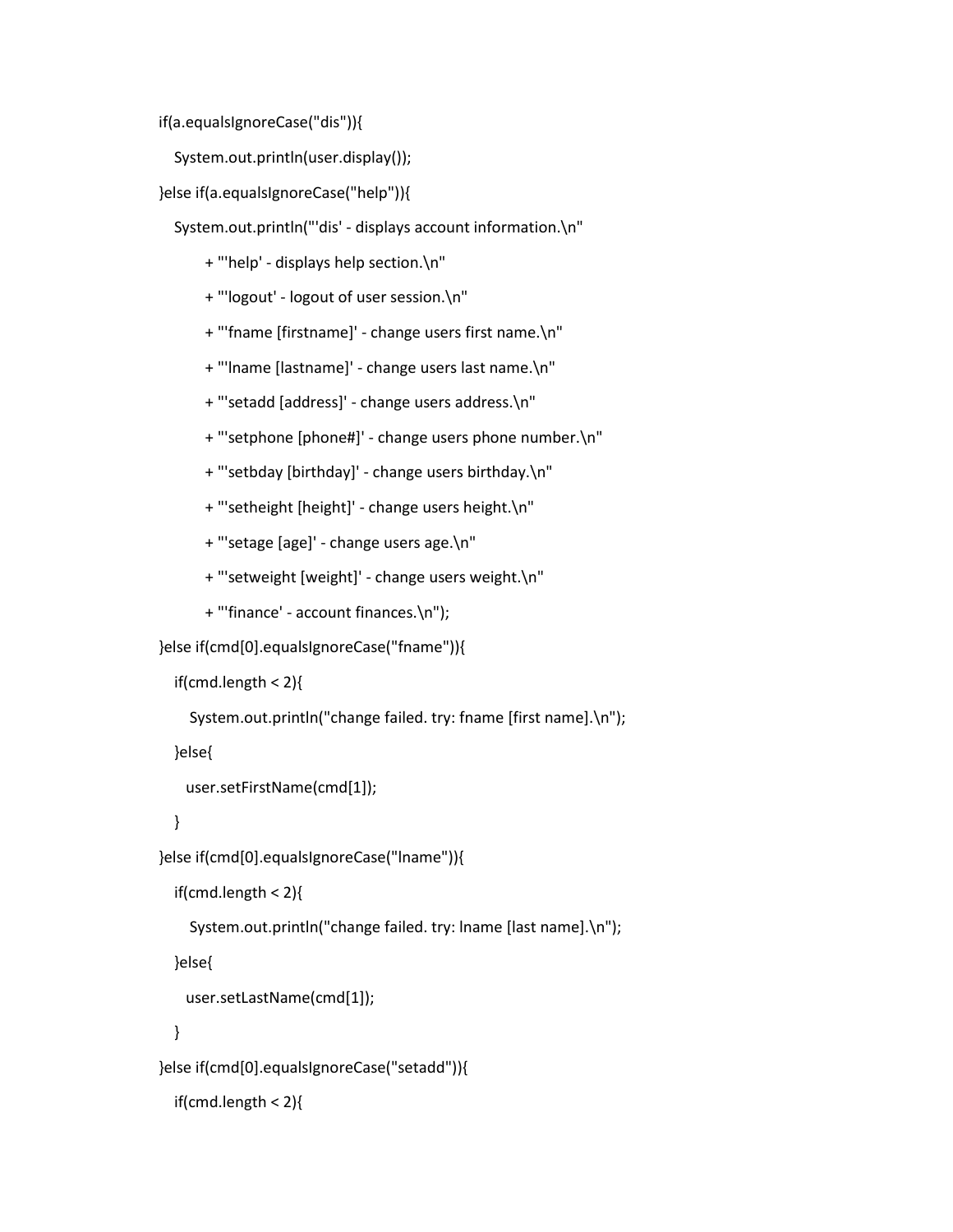```
 System.out.println("change failed. try: setadd [address].\n");
   }else{
     user.setAddress(cmd[1]); 
   }
 }else if(cmd[0].equalsIgnoreCase("setphone")){
   if(cmd.length < 2){
     System.out.println("change failed. try: setphone [phone number].\n");
   }else{
     user.setPhone(cmd[1]); 
   }
 }else if(cmd[0].equalsIgnoreCase("setbday")){
   if(cmd.length < 2){
     System.out.println("change failed. try: setbday [birthday].\n");
   }else{
     user.setBirthday(cmd[1]); 
   }
 }else if(cmd[0].equalsIgnoreCase("setheight")){
   if(cmd.length < 2){
     System.out.println("change failed. try: setheight [height].\n");
   }else{
     user.setHeight(cmd[1]);
   }
 }else if(cmd[0].equalsIgnoreCase("setage")){
   if(cmd.length < 2){
     System.out.println("change failed. try: setage [age].\n");
   }else{
     user.setAge(Integer.parseInt(cmd[1])); 
   }
```

```
 }else if(cmd[0].equalsIgnoreCase("setweight")){
```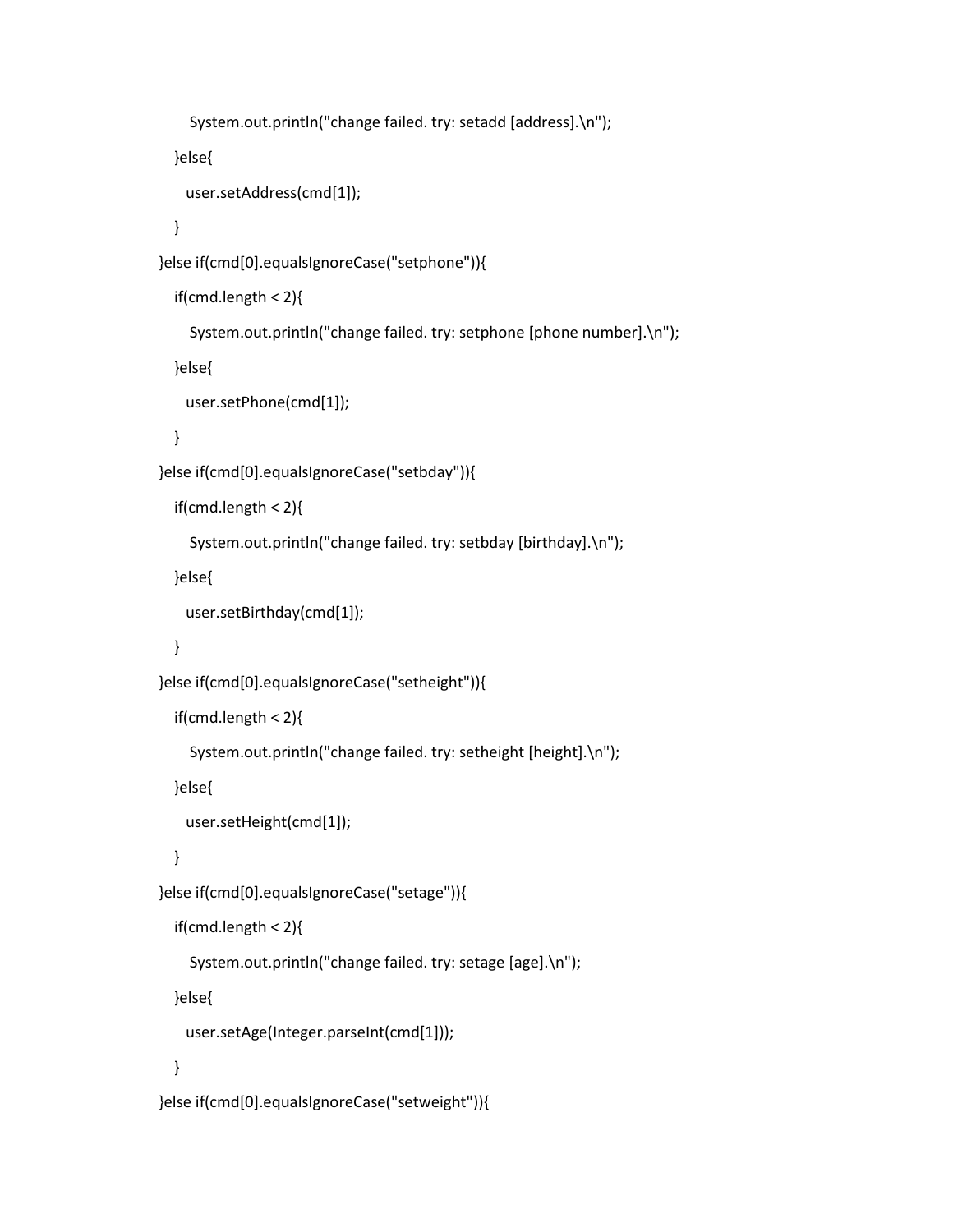```
 if(cmd.length < 2){
```

```
 System.out.println("change failed. try: setweight [weight].\n");
```
}else{

```
 user.setWeight(Integer.parseInt(cmd[1]));
```
}

```
 }else if(a.equalsIgnoreCase("finance")){
```

```
 if(user.hasFinancialAcc()){
```

```
 System.out.println("");
```

```
 a = financial(user, input, a, cmd);
```
}else{

```
 System.out.println(user.getUserName() + " does not have a financial account.");
```

```
 System.out.print("would you like to create one? (y/n): ");
```
a = input.nextLine();

```
 if(a.equalsIgnoreCase("y")){
```
System.out.print("enter account number: ");

 $x = input.nextLine()$ ;

System.out.print("enter account type: ");

```
 y = input.nextLine();
```
System.out.print("enter account balance: ");

z = Double.parseDouble(input.nextLine());

```
 user.addFinancialAcc(x, y, z);
```
System.out.println("");

a = financial(user, input, a, cmd);

```
 }
 }
```
}else if (!a.equalsIgnoreCase("logout")){

```
 System.out.println("uknown command.\n");
```
}

}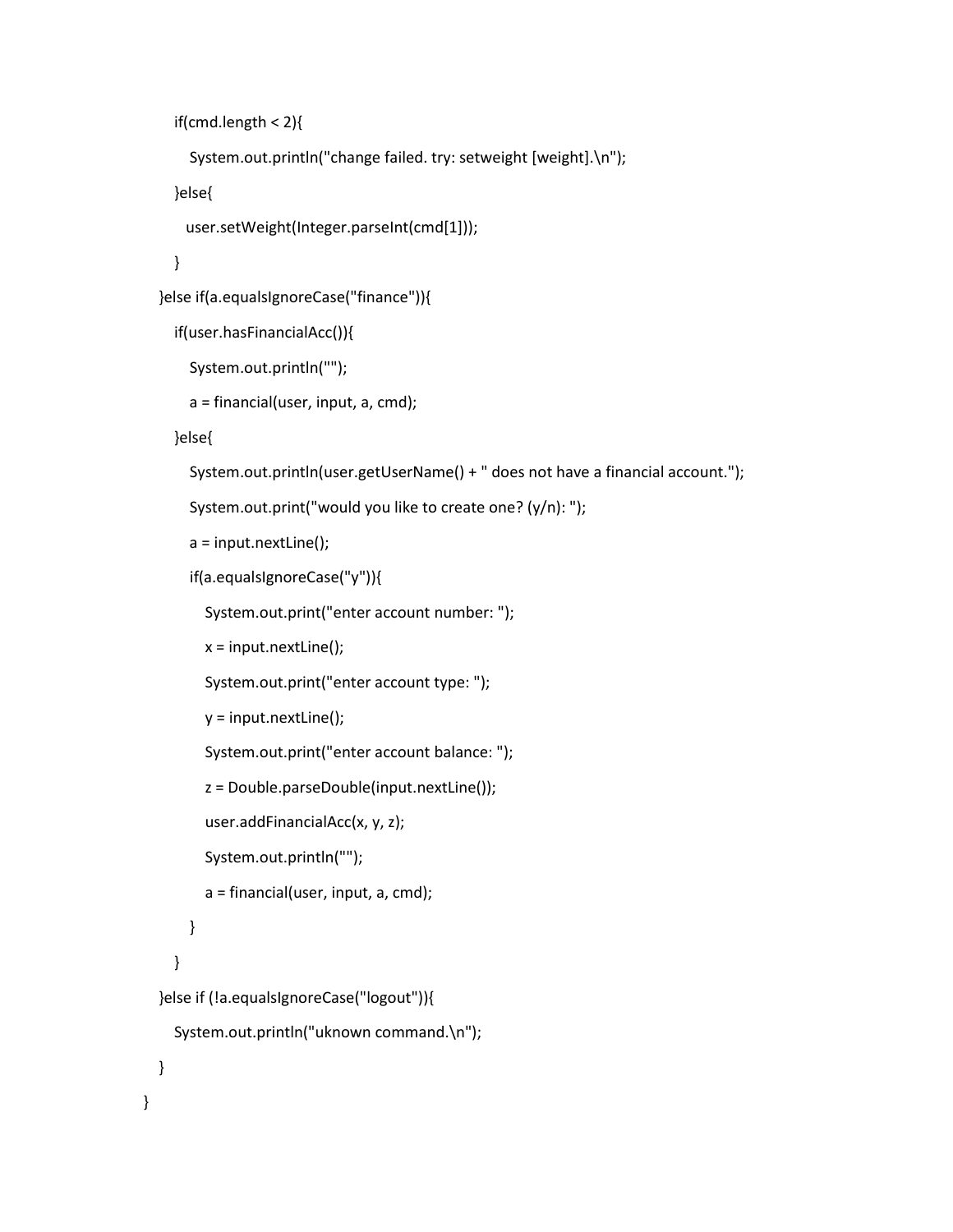```
 System.out.println("");
 return true;
```
}

```
 public static void main(String[] args){
```

```
 String a = "";
 Boolean login = false;
 Node<Person> temp = new Node<>();
 LinkedList<Person> persons = new LinkedList<>();
 int numOfAccounts = 0, count = 1;
 String[] cmd;
 Scanner input = new Scanner(System.in);
 persons.head = loadFile();
```
if(persons.head != null){

numOfAccounts = persons.head.obj.getNumOfPersons();

```
 }
```

```
 System.out.println("===================================");
 System.out.println("---------------EFile---------------");
 System.out.println("===================================\n"); 
 System.out.println("type 'help' for a usage statement.\n");
```
while(!a.equals("exit")){

System.out.print(">>> ");

a = input.nextLine();

cmd =  $a.split("")$ ;

if(a.equalsIgnoreCase("help")){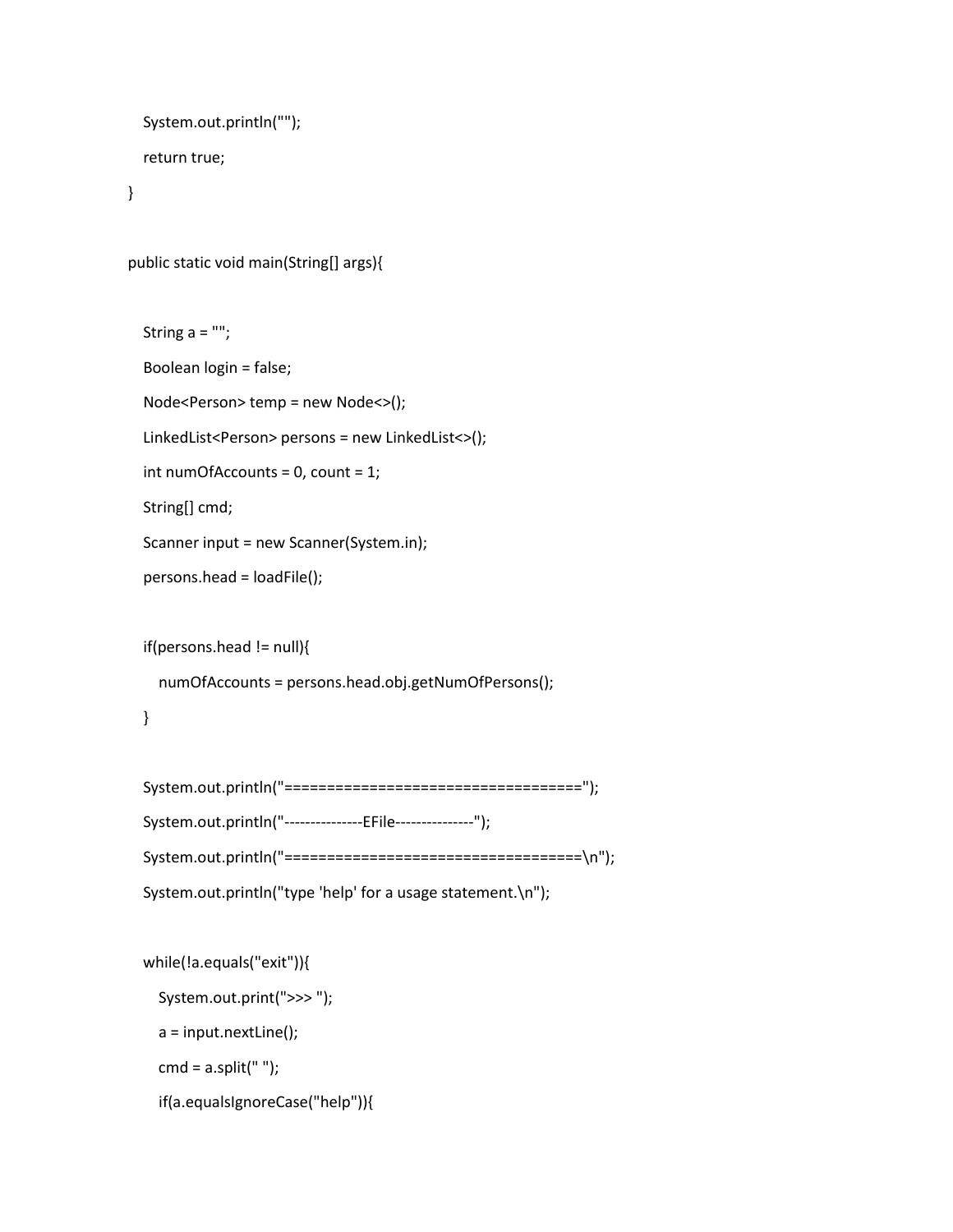System.out.println("'dis' - displays account names.\n"

- + "'help' displays help section.\n"
- + "'new' creates a new account.\n"
- + "'login [uname]' login to an account.\n"
- + "'exit' quits program.\n");

```
 }else if(a.equalsIgnoreCase("dis")){
```

```
 if(numOfAccounts == 0){
```
System.out.println("no accounts to display.\n");

}else{

```
 temp = persons.head;
```
while(temp != null) {

```
 System.out.println("account " + count + ": " + temp.obj.getUserName() + "\n");
```
count++;

temp = temp.next;

```
 }
```
 $count = 1;$ 

## }

}else if(a.equalsIgnoreCase("new")){

```
 persons.add();
```
persons.tail.obj = new Person();

System.out.print("create username for account: ");

a = input.nextLine();

```
 persons.tail.obj.setUserName(a);
```

```
 System.out.print("enter password for "
```

```
 + persons.tail.obj.getUserName() + ": ");
```

```
 a = input.nextLine();
```

```
 persons.tail.obj.setPassword(a);
```

```
 System.out.print("enter first name for "
```

```
 + persons.tail.obj.getUserName() + ": ");
```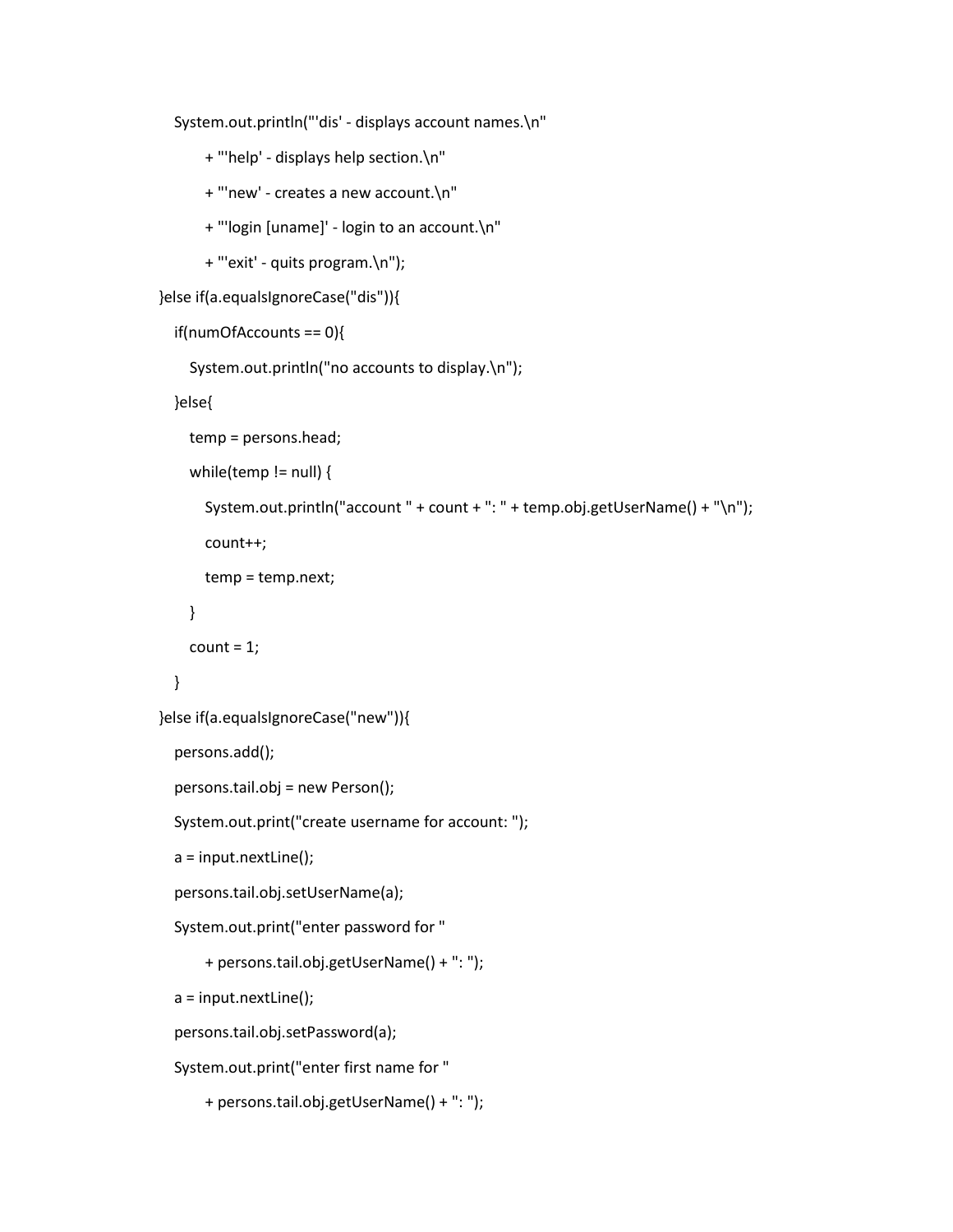```
 a = input.nextLine();
```

```
 persons.tail.obj.setFirstName(a);
```

```
 System.out.print("enter last name for "
```
+ persons.tail.obj.getUserName() + ": ");

a = input.nextLine();

```
 persons.tail.obj.setLastName(a);
```
System.out.print("enter address for "

+ persons.tail.obj.getUserName() + ": ");

a = input.nextLine();

persons.tail.obj.setAddress(a);

System.out.print("enter phone number for "

```
 + persons.tail.obj.getUserName() + ": ");
```
a = input.nextLine();

```
 persons.tail.obj.setPhone(a);
```
System.out.print("enter birthday for "

```
 + persons.tail.obj.getUserName() + ": ");
```
a = input.nextLine();

persons.tail.obj.setBirthday(a);

System.out.print("enter age for "

+ persons.tail.obj.getUserName() + ": ");

a = input.nextLine();

persons.tail.obj.setAge(Integer.parseInt(a));

System.out.print("enter height for "

+ persons.tail.obj.getUserName() + ": ");

a = input.nextLine();

persons.tail.obj.setHeight(a);

System.out.print("enter weight for "

```
 + persons.tail.obj.getUserName() + ": ");
```
a = input.nextLine();